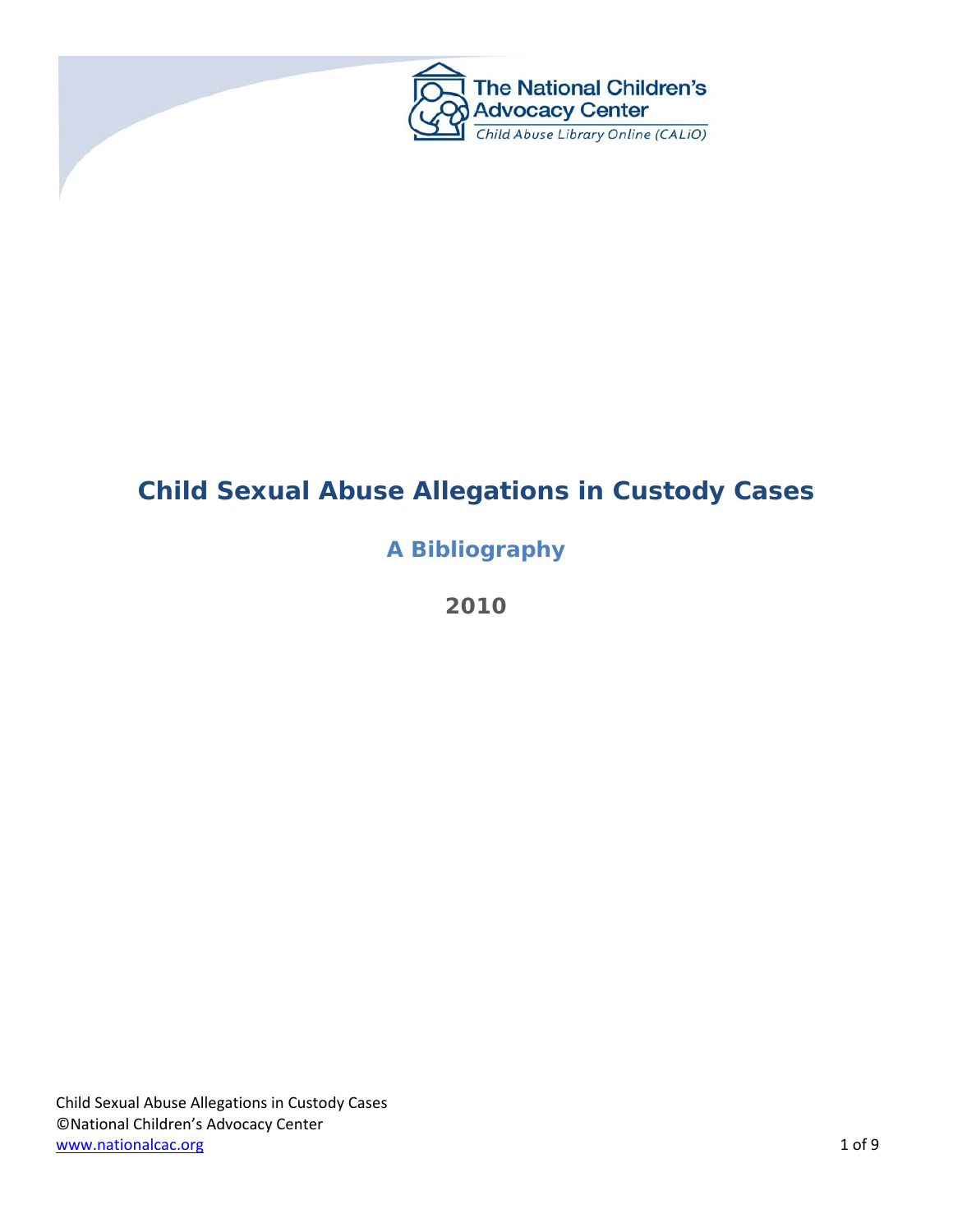

Bala, N., Mitnick, M. Trocme, N., & Houston, C. (2007). Sexual abuse allegations and parental separation: smokescreen or fire? (Report). *Journal of Family Studies, 13*(1), 26-56.

If allegations of sexual abuse of a child are made after parents separate, the challenges of resolving custody and visitation issues are greatly increased, with the abuse allegations overshadowing other considerations. These are high conflict cases, anti settlement may be very difficult (or inappropriate) to arrange. The involvement of a number of agencies and professionals, with overlapping responsibilities and potentially conflicting opinions, may complicate the resolution of these cases. A significant proportion of allegations of child abuse made in the context of parental separation are true, but this is a context with a relatively high rate of unfounded allegations. While some cases of untrue allegations are due to fabrication, more commonly unfounded allegations are made in good faith. Preexisting distrust or hostility may result in misunderstandings and unfounded allegations, especially in cases where the children involved are young and the allegations are reported through a parent. Some cases of unfounded allegations may be the product of the emotional disturbance of the accusing parent. This paper discusses how parental separation affects the making of child sexual abuse allegations, with particular emphasis on how separation may contribute to unfounded allegations. Recent research is reviewed, and national data from Canada on allegations of abuse and neglect when parents have separated is presented. Legal issues that arise in these cases are discussed in the context of American and Canadian case law. The authors discuss factors that can help distinguish founded from unfounded cases. The paper concludes by offering some practical advice about the handling of this type of case by mental health professional, judges, and lawyers.

Behnke, D. K. & Connell, M. (2005). Child custody evaluations in cases involving sexual abuse: A view from the bench. *Journal of Child Custody, 2*(3), 121-36.

Psychological evaluation and testimony play a critical role in child sexual abuse cases, especially in custody and visitation cases. While the evaluation generally cannot determine whether sexual abuse has occurred, it can provide useful information to assist the court in deciding matters of custody and access in the face of the allegations.

Judges need to know the standard of practice for the development of expert opinion in order to be able to evaluate testimony offered by custody evaluators. The informed judge can develop useful input by outlining expectations within the order for evaluation and actively regulating the gate for admission of expert testimony. Elements of a model order for custody evaluations addressing allegations of sexual abuse are proposed.

Child Sexual Abuse Allegations in Custody Cases ©National Children's Advocacy Center www.nationalcac.org **2** of 9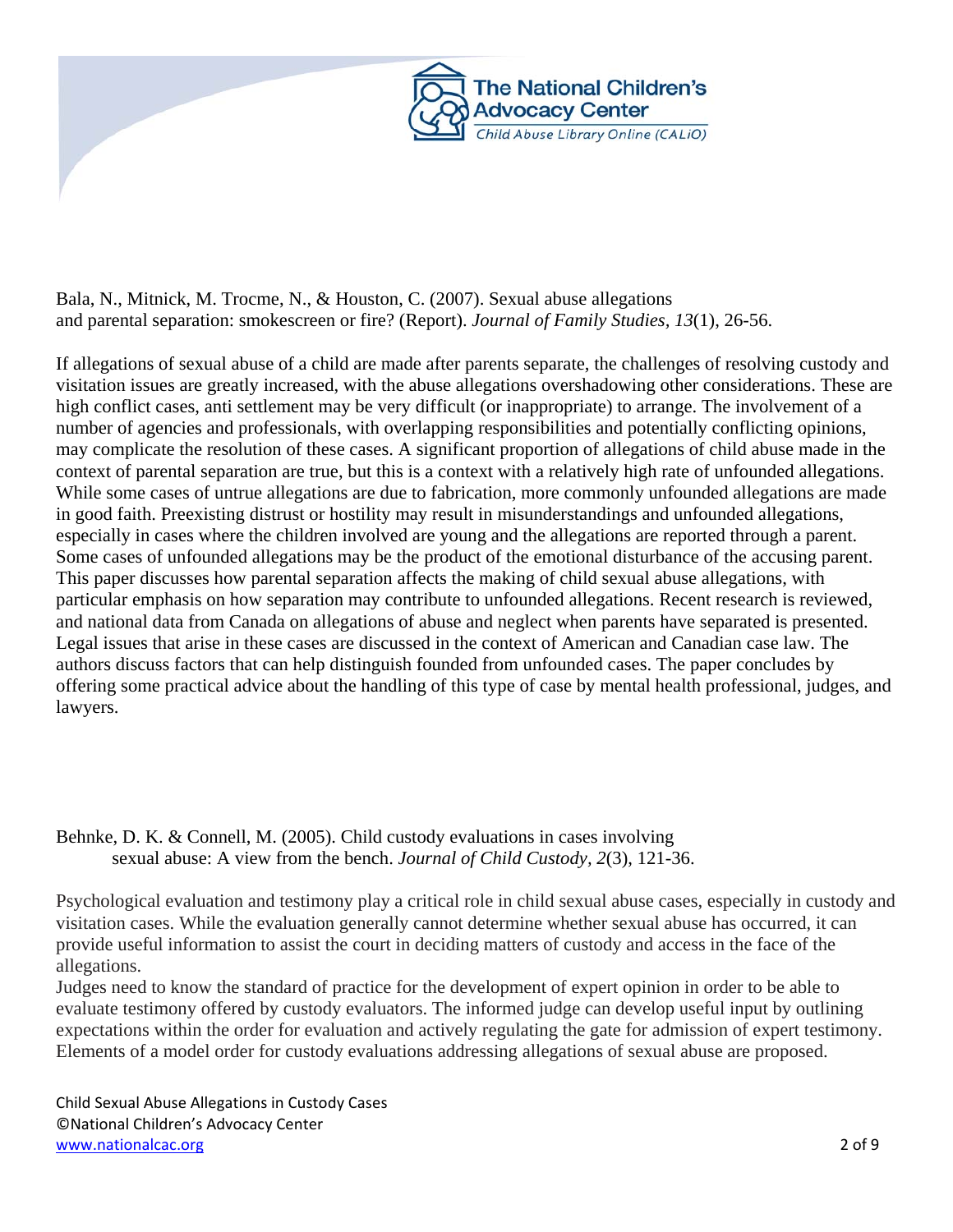

Trocm´e, N. & Bala, N. (2005). False allegations of abuse and neglect when parents separate. *Child Abuse & Neglect, 29*(12), 1333–1345.

The 1998 Canadian Incidence Study of Reported Child Abuse and Neglect (CIS-98) is the first national study to document the rate of intentionally false allegations of abuse and neglect investigated by child welfare services in Canada. This paper provides a detailed summary of the characteristics associated with intentionally false reports of child abuse and neglect within the context of parental separation. A multistage sampling design was used, first to select a representative sample of 51 child welfare service areas across Canada. Child maltreatment investigations conducted in the selected sites during the months of October–December 1998 were tracked, yielding a final sample of 7,672 child maltreatment investigations reported to child welfare authorities because of suspected child abuse or neglect. Consistent with other national studies of reported child maltreatment, CIS-98 data indicate that more than one-third of maltreatment investigations are unsubstantiated, but only 4% of all cases are considered to be intentionally fabricated. Within the subsample of cases wherein a custody or access dispute has occurred, the rate of intentionally false allegations is higher: 12%. Results of this analysis show that neglect is the most common form of intentionally fabricated maltreatment, while anonymous reporters and noncustodial parents (usually fathers) most frequently make intentionally false reports. Of the intentionally false allegations of maltreatment tracked by the CIS-98, custodial parents (usually mothers) and children were least likely to fabricate reports of abuse or neglect. While the CIS-98 documents that the rate of intentionally false allegations is relatively low, these results raise important clinical and legal issues, which require further consideration.

Johnson, T. C. (2005). Young children's problematic sexual behaviors, unsubstantiated allegations of child abuse, and family boundaries in child custody disputes. *Journal of Child Custody*, *2*(4), 111-26.

Allegations of child sexual abuse are sometimes alleged based on a child's problematic sexual behaviors. When the allegations are unsubstantiated, child custody evaluators are asked to make recommendations regarding custody. Historically, it has been believed that if a child engages in problematic sexual behaviors it is strong evidence of child sexual abuse. Recent research finds that there are many reasons, other than overt sexual abuse, for children to engage in problematic sexual behaviors. This article outlines these reasons and provides a methodology for the evaluation of the boundaries in both parents' homes to assist in determining the possible etiology of the problematic sexual behaviors of the child. Suggestions are made regarding visitation and reunification if boundary concerns are found.

Child Sexual Abuse Allegations in Custody Cases ©National Children's Advocacy Center www.nationalcac.org 3 of 9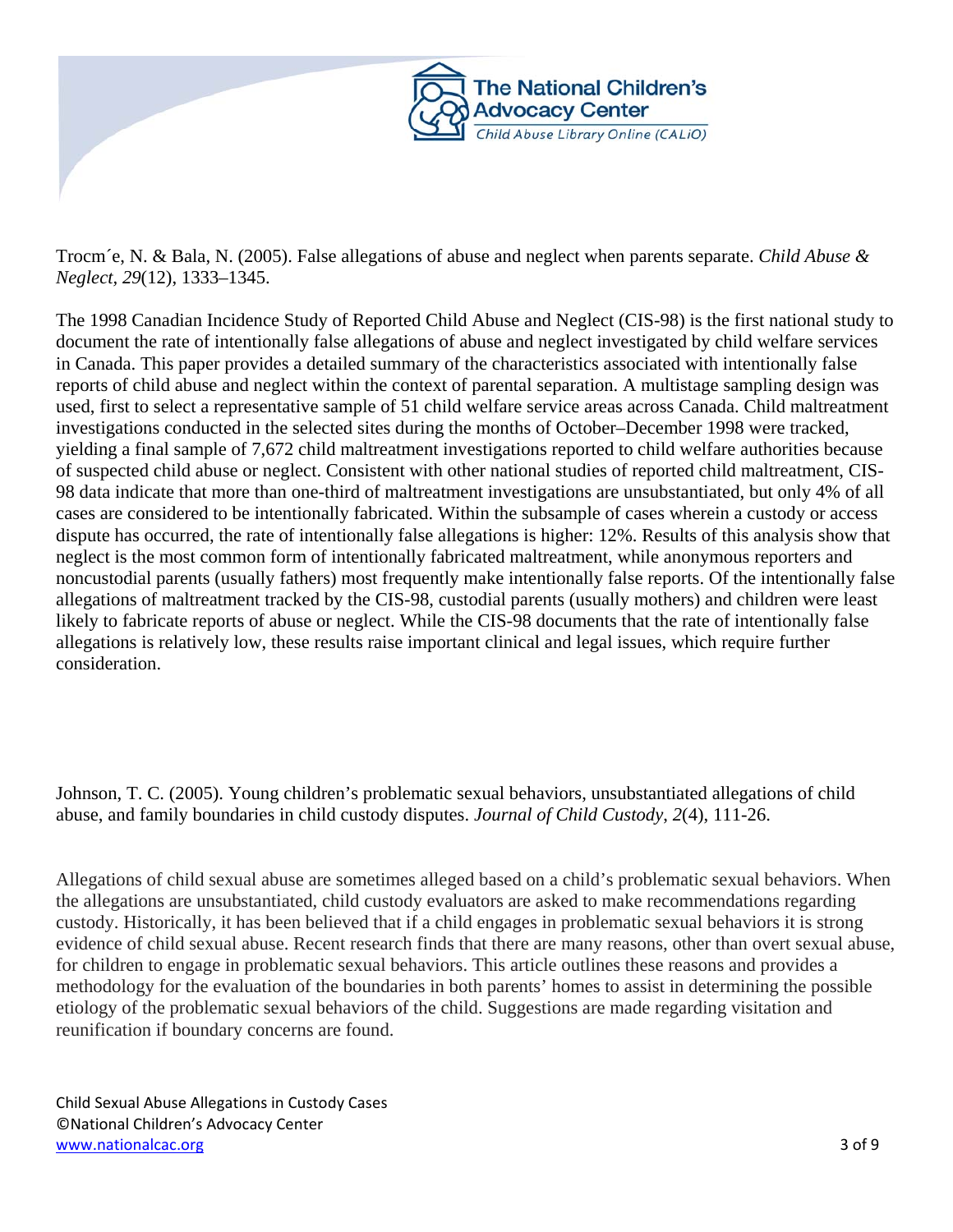

Bow, J. N, Quinnell, F. A, Zaroff, M. & Assemany, A. (2002). Assessment of sexual abuse allegations in child custody cases. *Professional Psychology: Research and Practice, 33*(6), 566-75.

Family courts frequently rely on the expertise of mental health professionals to assess allegations of sexual abuse within the context of child custody evaluations. Such evaluations are complex and require knowledge of techniques used in sexual abuse and sexual offender evaluations, as well as knowledge of child custody practices. Preliminary findings from a national survey of 84 psychologists indicated that respondents tend to adhere to the child custody guidelines of the American Psychological Association. However, few practitioners followed formal models, protocols, or guidelines when evaluating alleged victims or alleged perpetrators of sexual abuse in conjunction with child custody disputes. Implications for professional practice are discussed, along with a proposed comprehensive model for assessing sexual abuse allegations in child custody cases.

Brown, T., Frederico, M., Hewitt, L. & Sheehan, R. (2001). The child abuse and divorce myth. *Child Abuse Review*, *10*(2), 113-124.

When the authors of this article undertook a study into the way the Australian legal process managed child abuse allegations in custody and access disputes following partnership breakdown in de facto and legal marriages, they encountered what they came to think of as 'the child abuse and divorce myth'. The myth centered around a belief that child abuse allegations made during or after partnership breakdown were weapons fashioned to gain advantage in the marital war. Therefore, they were not real; therefore, they should not be taken seriously. Despite little previous research, these views were strongly held by both families and professionals. The article examines the myth, believed to be an international phenomenon, and shows, in detail, how the study's findings do not support it. In fact, the findings from this unique study contradict the myth in its totality and in its specific aspects. Thus, it is argued that the myth should be abandoned and a new knowledge base for professional intervention that recognizes the reality of this problem be adopted instead. As a result of the study, a new specialized intervention program for children involved in residence and contact disputes where child abuse was alleged is being trialed in the Family Court of Australia. Hopefully, the introduction of further intervention programmes based on the reality of child abuse in these circumstances rather than on the myth will follow.

Child Sexual Abuse Allegations in Custody Cases ©National Children's Advocacy Center www.nationalcac.org 4 of 9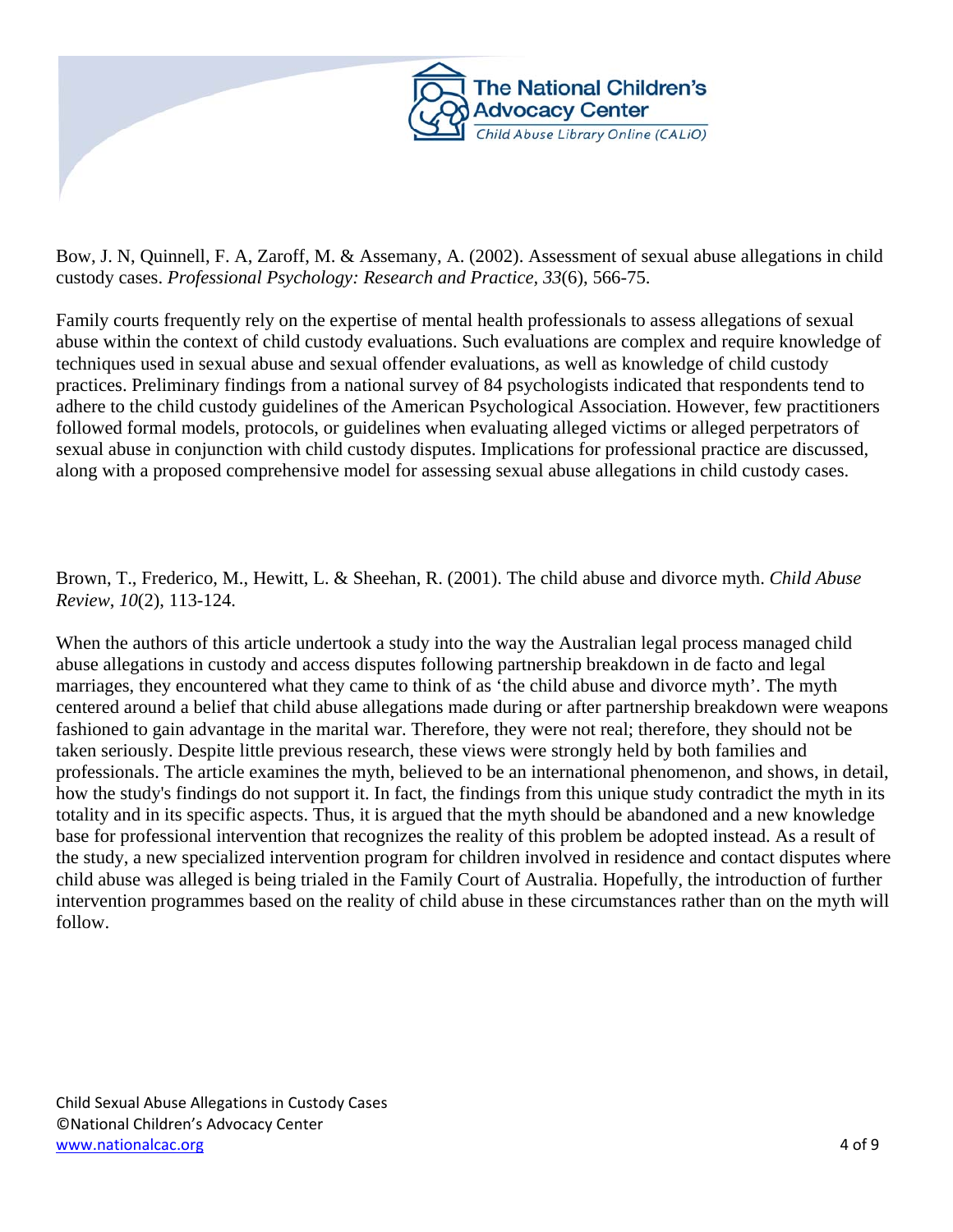

Brown, T., Frederico, M, Hewitt, L., & Sheehan, R. (2000). Revealing the existence of child abuse in the context of marital breakdown and custody and access disputes. *Child Abuse & Neglect*, *24*(6), 849-859.

Objective: Child abuse in the context of legal and de facto marital breakdown has received little attention internationally. Many believe it does not exist in this context and regard it as just a "gambit in the divorce wars." Recently, however, family courts in a number of countries have become concerned over the management of child abuse allegations in custody and access cases, known more commonly now as residence and contact cases. This article presents a unique research study, which investigated how the Family Court of Australia dealt with such cases. The study, covering all forms of child abuse, sought to discover who were the families bringing these problems to family courts, what precisely the abuse was and how the courts dealt with it. The study reviewed court records of some 200 families where child abuse allegations had been made in custody and access disputes in jurisdictions in two states, observed court proceedings and interviewed court and related services' staff. The findings showed that these cases had become a core component of the court's workload without any public or professional awareness of this change, that the abuse was real, that it was severe and serious, and that the courts and child protection services did not provide appropriate services to the families. A new specialized intervention system was developed based on the research and it is now being trialed and evaluated. The new intervention system contains features derived from the research findings that may be suitable internationally for implementation.

Cross, T. P., Martell, D., McDonald, E., & Ahl, M. (1999). The criminal justice system and child placement in child sexual abuse cases*. Child Maltreatment. 4*(1), 32-44*.*

This study examined the relationship between declining to prosecute child sexual abuse and child placement. All cases involving child sexual abuse charges referred to prosecutors in four jurisdictions across the country were tracked. A sample  $(N = 289)$  of the child victims and families from these cases were interviewed at the time of referral for prosecution and 8 to 9 months later, and data on life events (including child placement), maternal support, and child and family adjustment were gathered. In cases declined for prosecution, 41% of children were placed outside the home since the first interview, as compared to 19% of children in accepted cases ( $p < .001$ ). A multivariate analysis demonstrated that children were significantly more likely to be placed outside the home when alleged abuse lasted more than 1 month, families were more disturbed, maternal support was less, and cases were declined for prosecution. Possible explanations for the relationship between prosecution and child placement are discussed as well as recommendations for practice and further research.

Child Sexual Abuse Allegations in Custody Cases ©National Children's Advocacy Center www.nationalcac.org 5 of 9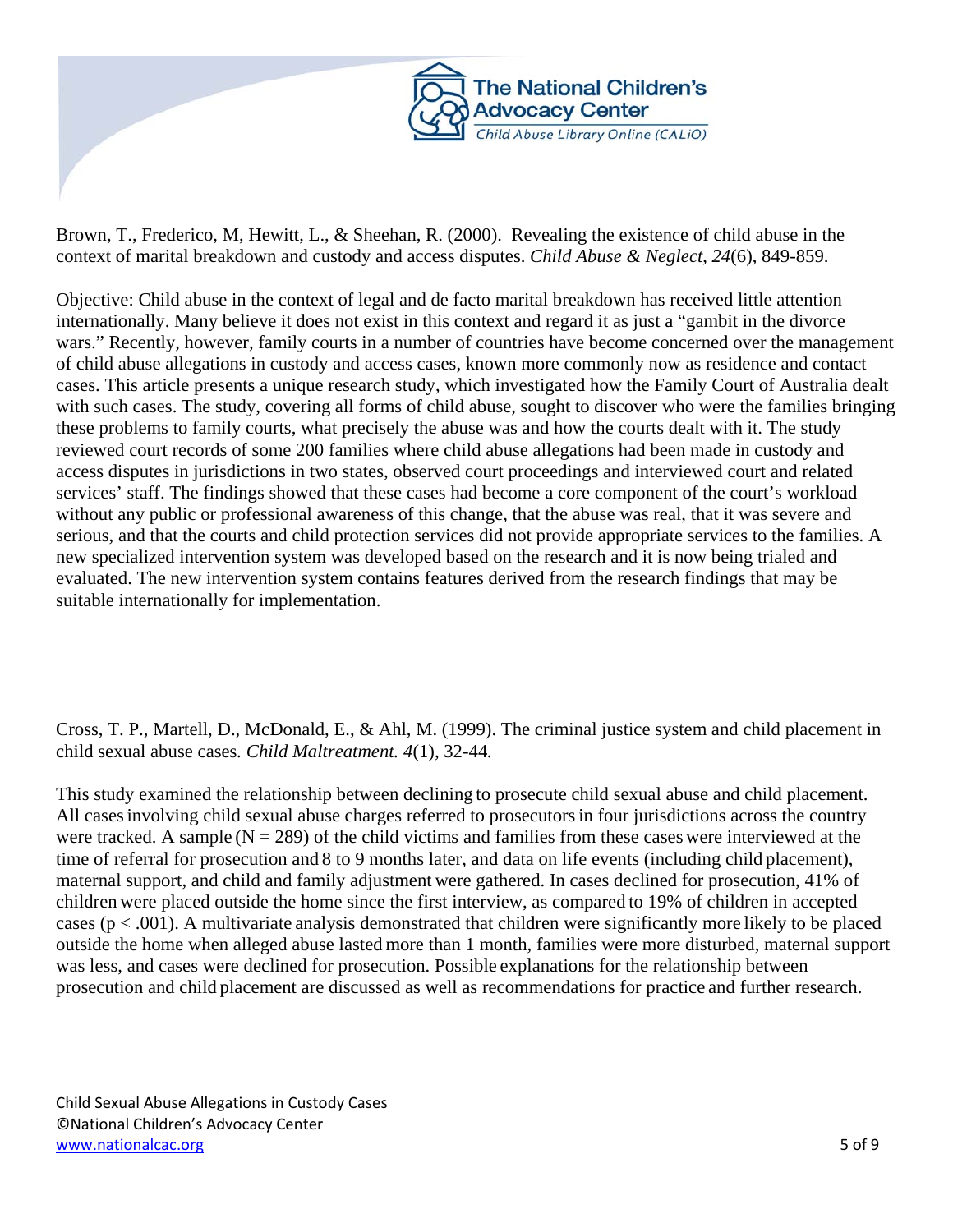

Kuehnle, K. (1998). Ethics and the forensic expert: A case study of child custody involving allegations of child sexual abuse. *Ethics and Behavior*, *8*(1), 1-18.

Examines the involvement of allegations of child sexual abuse in a child custody case. Types of problems faced by psychologists; need for psychologists to possess advanced assessment skills; role of psychologists as independent evaluators.

Faller, K. C. & DeVoe, E. (1996). Allegations of sexual abuse in divorce. *Journal of Child Sexual Abuse, 4*(4), 1-25.

This study examines a clinical sample of 215 cases of allegations of sexual abuse in families also involved in divorce. Cases are categorized into situations in which: (1) disclosure of sexual abuse is followed by divorce (N  $= 31$ , (2) divorce is followed by disclosure of pre-existing sexual abuse (N = 54), (3) divorce is followed by sexual abuse (N = 58), (4) false allegations by adults (N = 31), (5) possible false allegations by adults (N = 14), (6) dynamics of sexual abuse not directly related to divorce  $(N = 27)$ , and false allegations by children  $(N = 9)$ . In addition, clinical substantiation (found in 72.6% of cases) and lack thereof are examined in terms of their relation to case characteristics assumed to be indicative of a true allegation: offender confession, offender conviction, medical/police evidence, other victims and witnesses, information from significant others, information from other professionals, and child interview data. Legal outcomes, including protection of the child, court substantiation, and any sanctions against the complaint, and their relationships to case characteristics, are described. The court substantiation rate is about half the clinic substantiation rate. Close to a fifth of parents raising concerns about sexual abuse experienced some form of sanction.

McIntosh, J. A. & Prinz, R. J. (1993). The incidence of alleged sexual abuse in 603 family court cases. *Law and Human Behavior*, *17*(1), 95-101.

The conflict and animosity that sometimes accompanies child custody disputes can give rise to the propagation of allegations of child sexual abuse. To characterize the magnitude of the problem, the present study attempted to determine whether and to what extent child sexual abuse allegations predominate in family court litigation. The entire one-year caseload of a county family court docket was systematically reviewed and coded.

Child Sexual Abuse Allegations in Custody Cases ©National Children's Advocacy Center www.nationalcac.org 6 of 9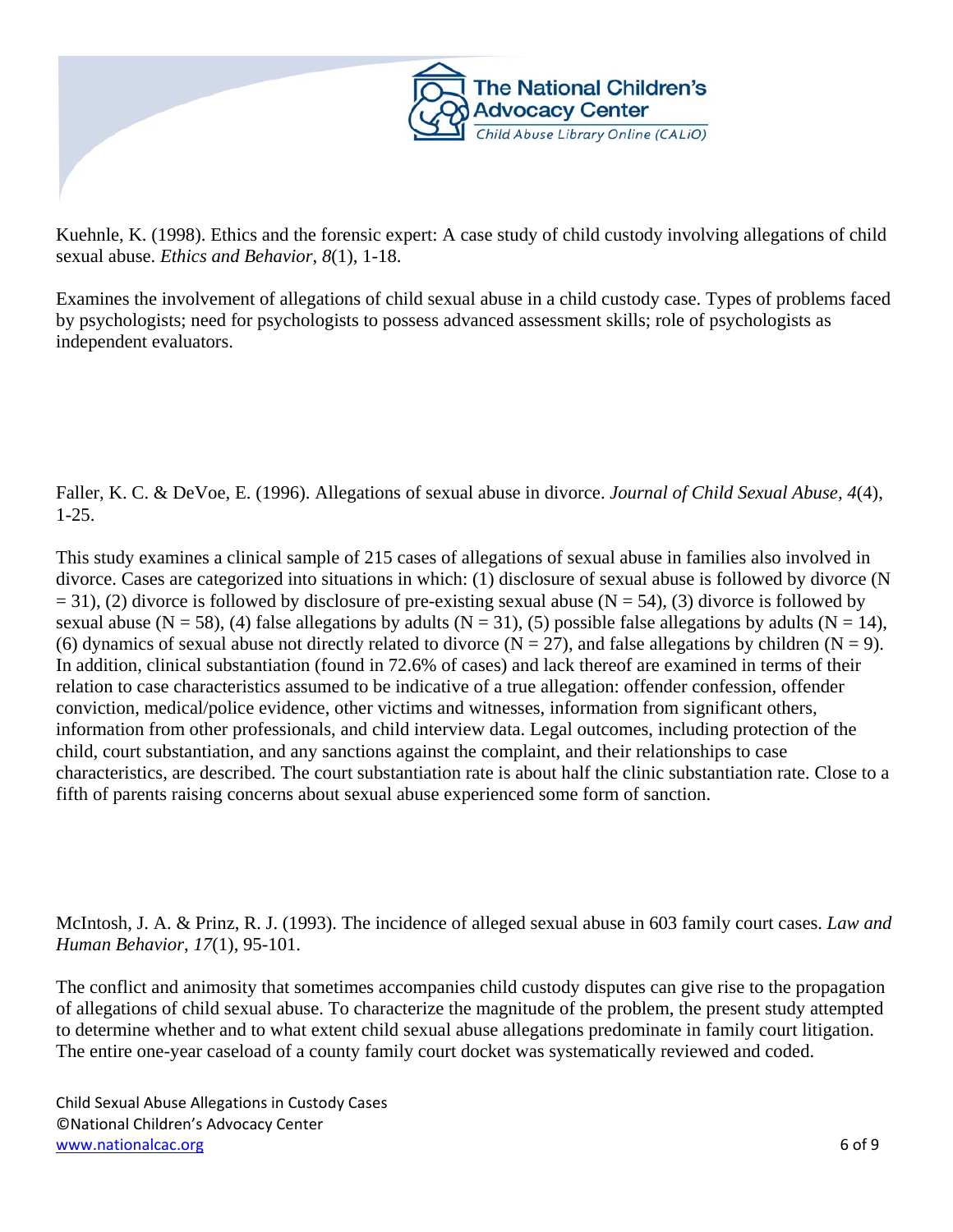

Methodical evaluation of 603 family court files yielded base rates of pertinent allegations and other information profiling the cases. The findings did not support the contention that sexual abuse allegations are commonplace in child custody disputes. Sexual abuse allegations were made in 2% of cases in which custody or access was contested and in only 0.8% of the cases overall. Implications of the findings for future research were discussed.

McGraw, J. M. & Smith, H. (1992). Child sexual abuse allegations amidst divorce and custody proceedings: Refining the validation process. *Journal of Child Sexual Abuse. 1*(1), 49-62.

This study describes 18 cases of child sexual abuse allegations investigated by the Boulder County (Colorado) Sexual Abuse Team which revolved around divorce and custody disputes. Determining whether such allegations are reliable or fictitious presents a challenge to caseworkers who are apt to find themselves caught up in the highly charged atmosphere of divorce and custody proceedings. Initially, only 5.6% of the cases investigated were believed to be founded by the sexual abuse evaluation team. After applying the clinical process of validation used at the Kernpe Center in Denver. Colorado, the cases were subject to further review and categorized as follows: reliable accounts; recantations; unsubstantiated suspicions; insufficient information; fictitious reports by adults; and fictitious reports by children. Subsequent to applying this clinical process of validation, the number of cases categorized as founded increased to 44.4%. Application of a systematic process of validation by clinicians is suggested in the determination of whether reports are likely to be valid or fictitious. Tentative conclusions are drawn which acknowledge that the atmosphere surrounding divorce/ custody proceedings can affect objectivity by clinicians and which suggest adherence to a systematic clinical process of validation.

Faller, K. C. (1991). Possible explanations for child sexual abuse allegations in divorce. *American Journal of Orthopscychiatry*, *61*(1), 86-91. For personal use only – not for distribution.

Based on a clinical sample of 136 cases, four classes of child sexual abuse cases in divorce are proposed: divorce precipitated by discovery of sexual abuse; long-standing sexual victimization revealed after marital breakup; sexual abuse precipitated by marital dissolution; and false allegations made during or after divorce. Implications for clinical practice are discussed.

Child Sexual Abuse Allegations in Custody Cases ©National Children's Advocacy Center www.nationalcac.org *7* of 9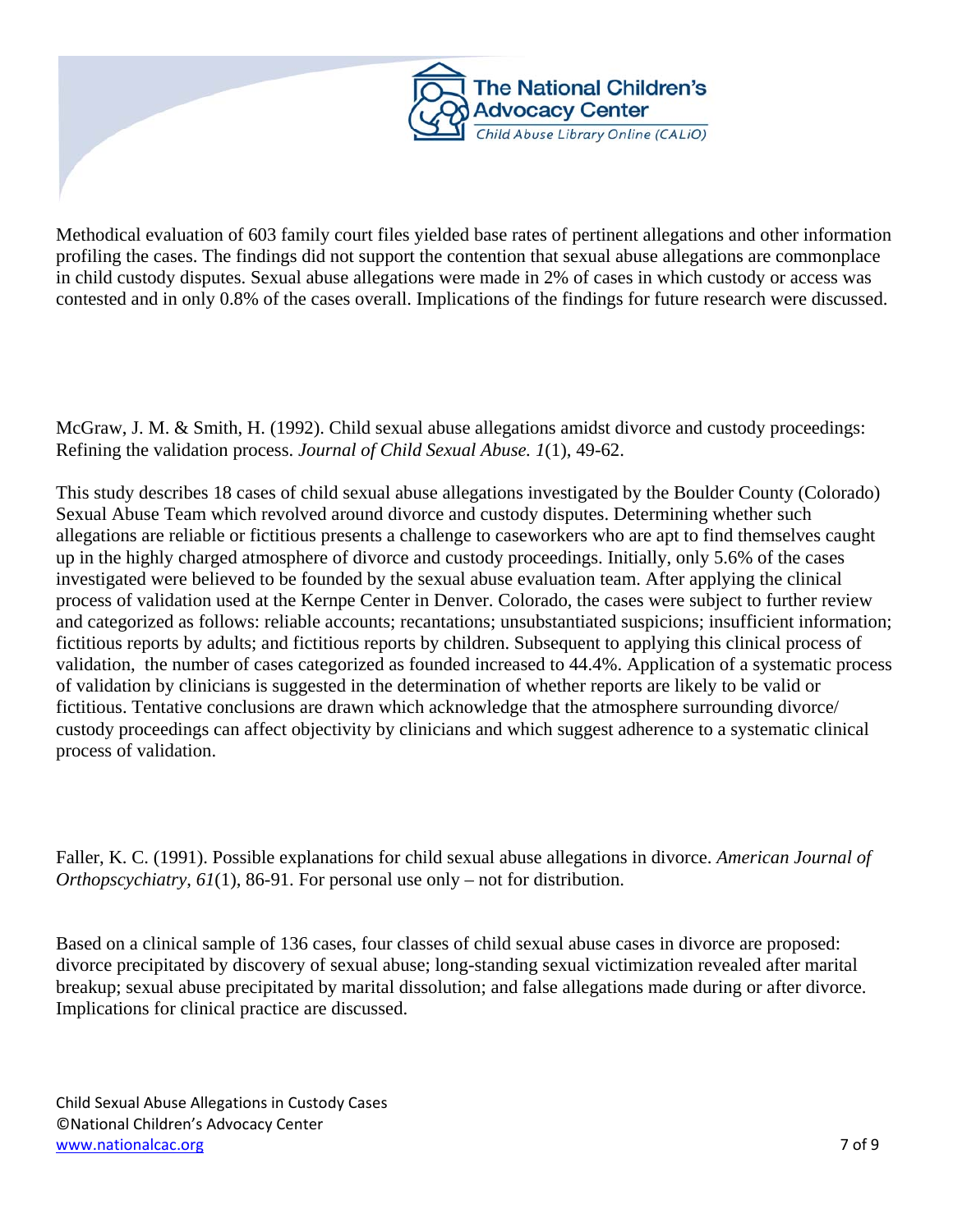

Thoennes, N. and Tjaden, P. G. (1990). The extent, nature, and validity of sexual abuse allegations in custody/visitation disputes. *Child Abuse & Neglect*, *14*(2), 151-63.

Using information from mail and telephone surveys and personal interviews with legal and mental health professionals who deal with child abuse cases, and empirical data from 12 domestic relations courts throughout the United States, the study concludes that only a small proportion of contested custody and visitation cases involve sexual abuse allegations. Records maintained by family court workers place the figure at less than 2%. A sample of 169 cases for which data were gathered from court counselors, family court, and CPS agency files also found that accusations were brought by mothers (67%) and fathers (28%) and third parties (11%). Fathers were accused in 51% of all cases, but allegations were also made against mothers, mothers' new partners, and extended family members. In the 129 cases for which a determination of the validity of the allegation was available, 50% were found to involve abuse, 33% were found to involve no abuse, and 17% resulted in an indeterminate ruling. Four factors were significantly associated with the perceived validity of the abuse report: age of the victim, frequency of the alleged abuse, prior abuse/neglect reports, and the amount of time elapsing between filing for divorce and the emergence of the allegation.

Corwin, D. L., Berlinger, L., Goodman, G., Goodwin, J., & White, Sue. (1987). Child sexual abuse and custody disputes: No easy answers. *Journal of Interpersonal Violence, 2*, 91-105.

This article alerts professionals to the emergence of oversimplified approaches to the complex problem of alleged child sexual abuse in the context of custody disputes. We argue that reliance on such methods is likely to result in misdiagnosis and failure to protect children who are both sexually abused and caught in custody battles. We specifically take issue with Green's (1986) recent formulation for distinguishing between true and false accusations of incest in child custody disputes because that formulation is based on an inadequate data base, biased sample, and unsupported conclusions. In addition, we discuss the limits of clinical impression, the difference between unfounded or unsubstantiated and false accusations of abuse, and the high prevalence of actual child sexual abuse in the setting of marital dissolution.

Child Sexual Abuse Allegations in Custody Cases ©National Children's Advocacy Center www.nationalcac.org 8 of 9